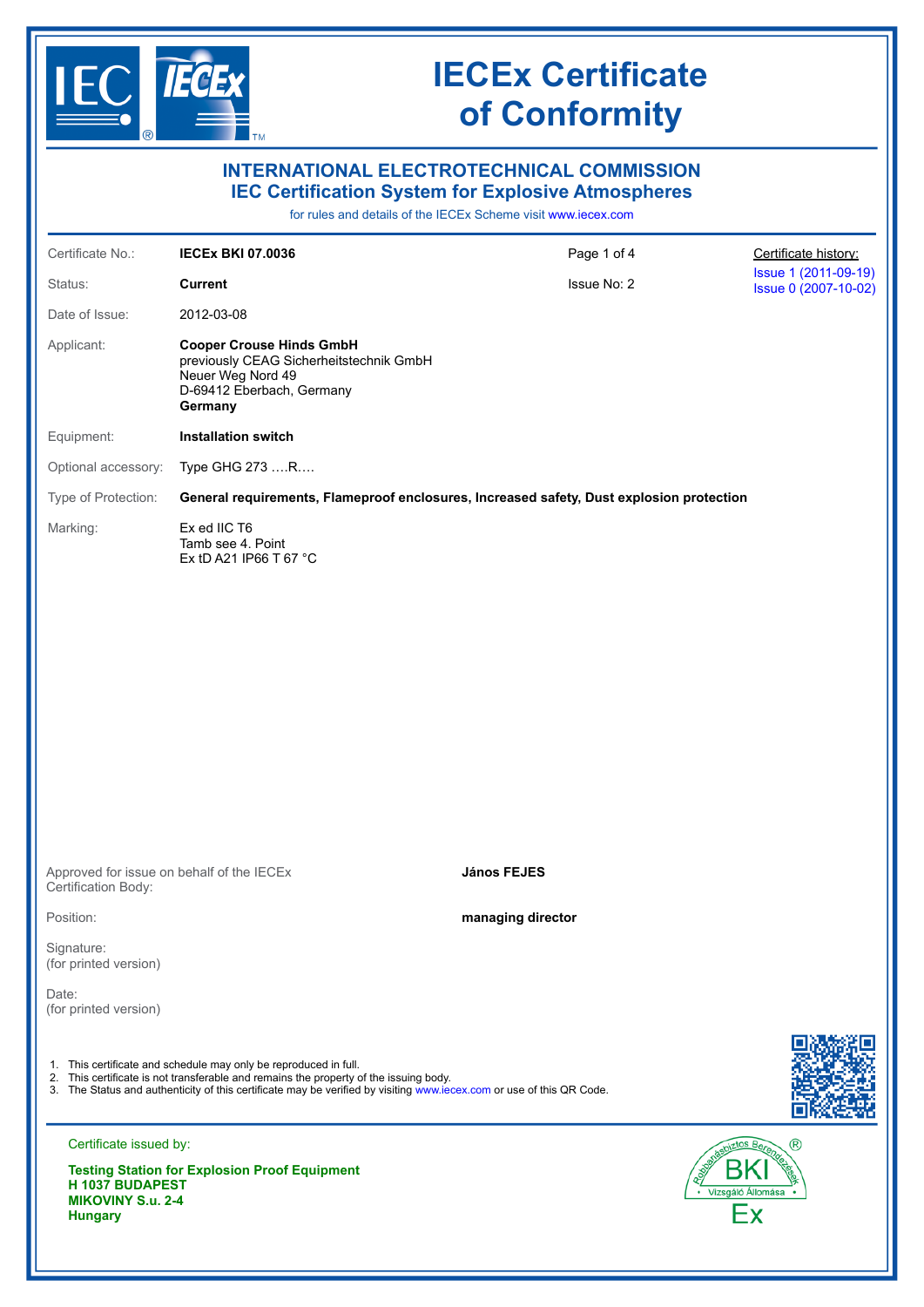

| Certificate No.:                          | <b>IECEX BKI 07.0036</b>                                                                                      | Page 2 of 4 |
|-------------------------------------------|---------------------------------------------------------------------------------------------------------------|-------------|
| Date of issue:                            | 2012-03-08                                                                                                    | Issue No: 2 |
| Manufacturer:                             | <b>Cooper Crouse-Hinds GmbH</b><br>Neuer Weg Nord 49<br>D-69412 Eberbach, Germany<br>Germany                  |             |
| Additional<br>manufacturing<br>locations: | S.C. Cooper Industries Romania<br>S.R.L<br>ARAD, Zona Industrial NV, str III, no.<br>12<br>Romania<br>Romania |             |

This certificate is issued as verification that a sample(s), representative of production, was assessed and tested and found to comply with the IEC Standard list below and that the manufacturer's quality system, relating to the Ex products covered by this certificate, was assessed and found to comply with the IECEx Quality system requirements.This certificate is granted subject to the conditions as set out in IECEx Scheme Rules, IECEx 02 and Operational Documents as amended

### **STANDARDS** :

The equipment and any acceptable variations to it specified in the schedule of this certificate and the identified documents, was found to comply with the following standards

| IEC 60079-0:2004<br>Edition:4.0 | Electrical apparatus for explosive gas atmospheres - Part 0: General requirements                        |
|---------------------------------|----------------------------------------------------------------------------------------------------------|
| IEC 60079-1:2003<br>Edition:5   | Explosive atmospheres - Part 1: Equipment protection by flameproof enclosures "d"                        |
| IEC 60079-7:2001<br>Edition:3   | Electrical apparatus for explosive gas atmospheres - Part 7: Increased safety 'e'                        |
| IEC 61241-0:2004<br>Edition:1   | Electrical apparatus for use in the presence of combustible dust - Part 0: General requirements          |
| IEC 61241-1:2004<br>Edition:1   | Electrical apparatus for use in the presence of combustible dust - Part 1: Protection by enclosures "tD" |

This Certificate **does not** indicate compliance with safety and performance requirements other than those expressly included in the Standards listed above.

### **TEST & ASSESSMENT REPORTS:**

A sample(s) of the equipment listed has successfully met the examination and test requirements as recorded in:

Test Report:

[HU/BKI/ExTR07.0035/00](https://www.iecex-certs.com/#/deliverables/REPORT/28286/view)

Quality Assessment Reports:

[DE/BVS/QAR11.0006/01](https://www.iecex-certs.com/#/deliverables/REPORT/42108/view) [DE/BVS/QAR11.0009/00](https://www.iecex-certs.com/#/deliverables/REPORT/42205/view) [HU/BKI/QAR06.0005/01](https://www.iecex-certs.com/#/deliverables/REPORT/38883/view)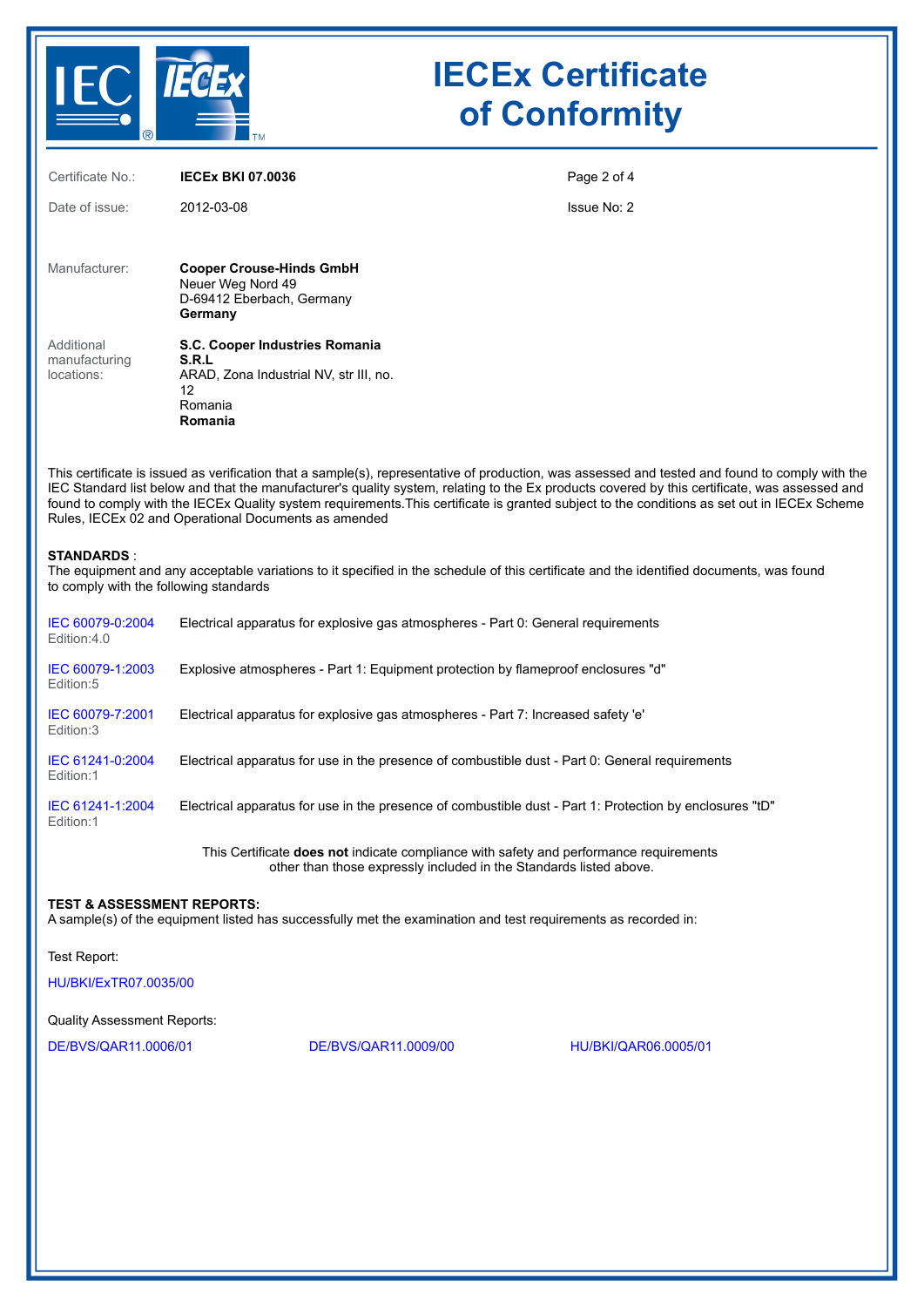

Certificate No.: **IECEx BKI 07.0036**

Date of issue: 2012-03-08

Page 3 of 4

Issue No: 2

## **EQUIPMENT:**

Equipment and systems covered by this Certificate are as follows:

**The installation switch type GHG 273 ….R…. serves as a current switch for light, load and control circuits. It is connected via terminals integrated in the socket. If this type is made from a material of surface resistance of ≥ 1 GΩ, it will carry a warning note.**

**See details in Addendum to IECEx BKI 07.0036.**

**SPECIFIC CONDITIONS OF USE: NO**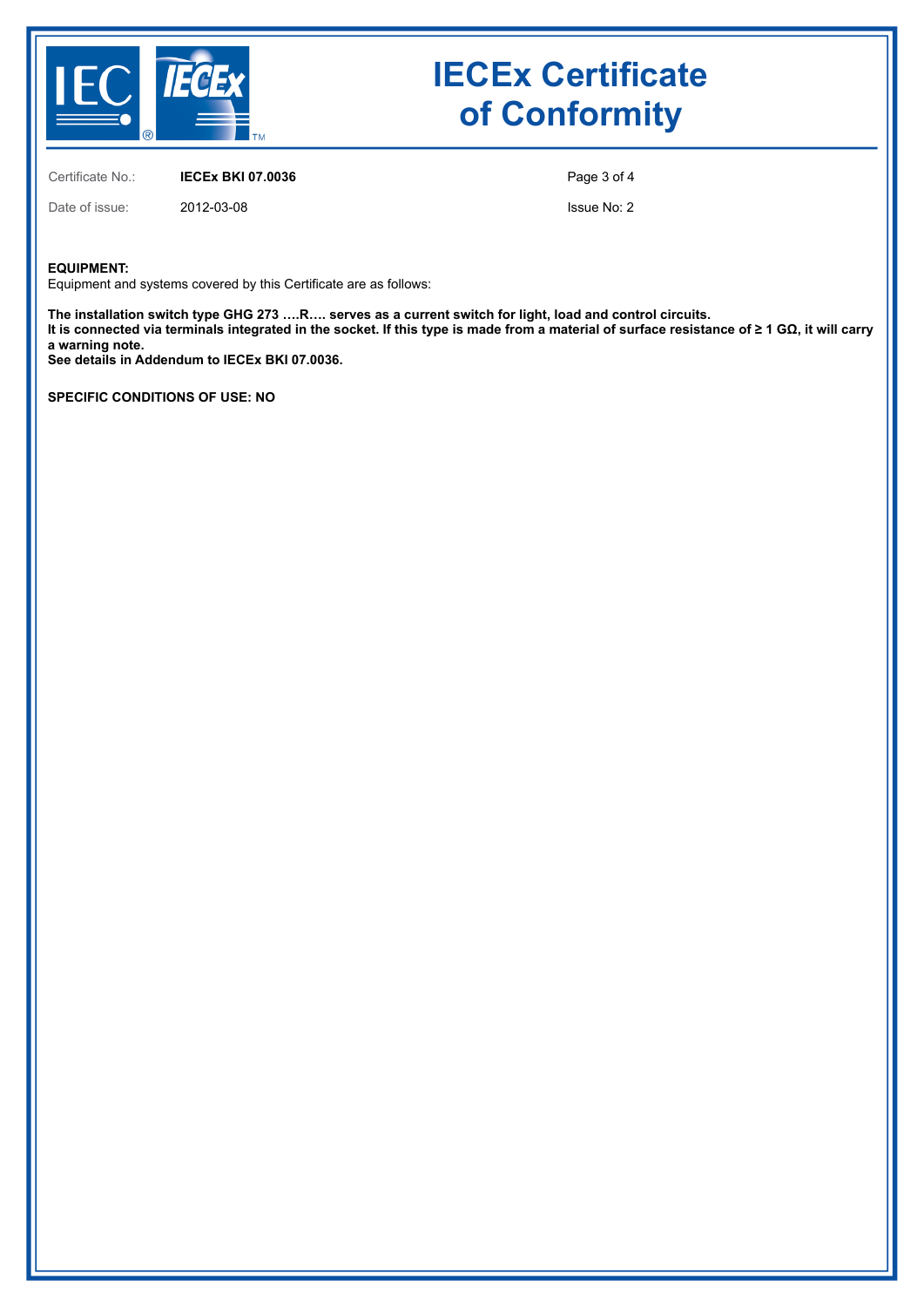

Certificate No.: **IECEx BKI 07.0036**

Date of issue: 2012-03-08

Page 4 of 4

Issue No: 2

**DETAILS OF CERTIFICATE CHANGES (for issues 1 and above)** New manufacturing location:

S.C. Cooper Industries Romania S.R.L, Romania

**Annex:**

[Addendum to IECEx BKI 07.0036.pdf](https://www.iecex-certs.com/#/deliverables/CERT/5907/view)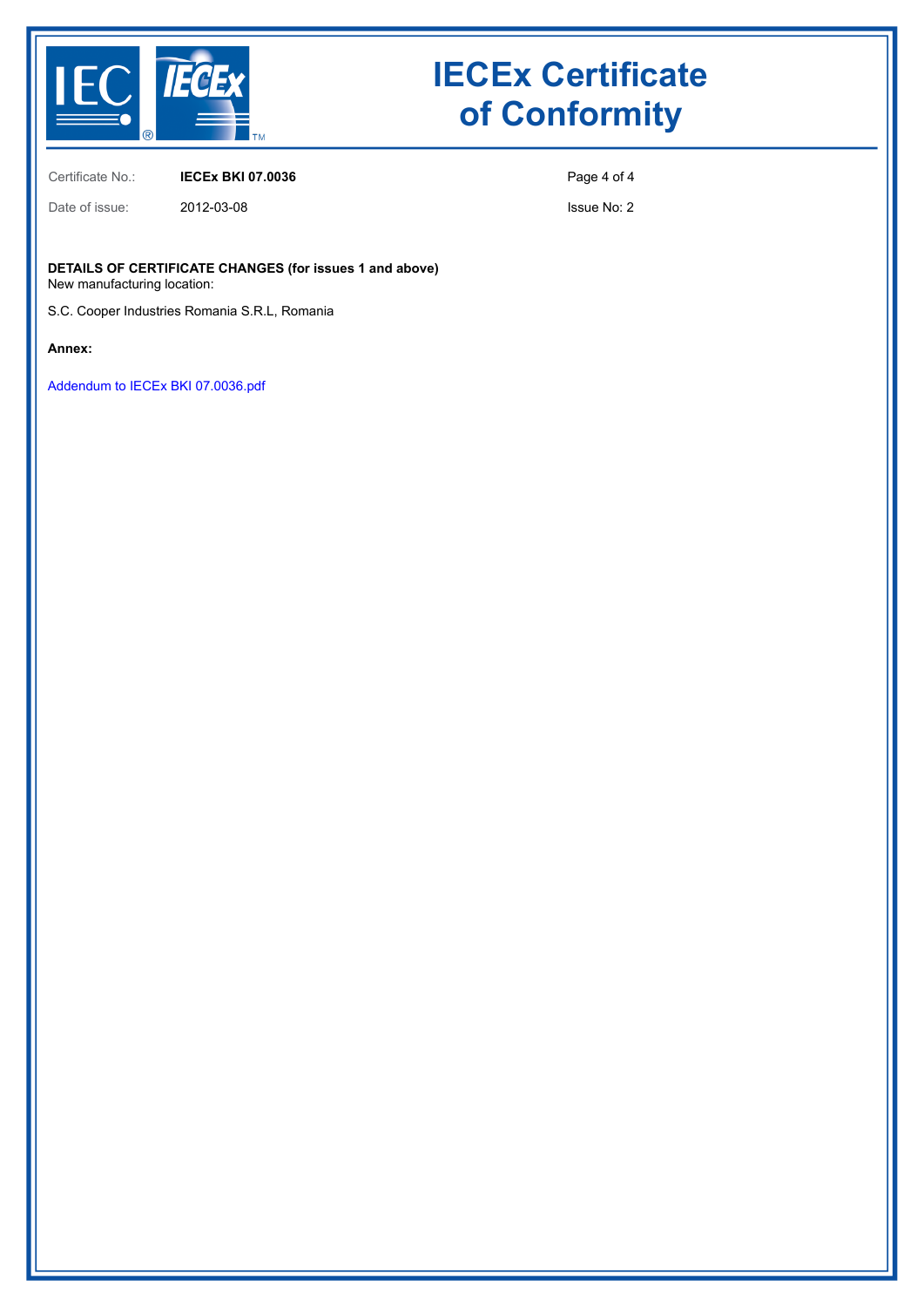

## **ADDENDUM TO IECEx CERTIFICATE OF CONFORMITY IECEx BKI 07.0036**

**Page** 1 of 2

### **1. Description**

The installation switch type GHG 273 ….R…. serves as a current switch for light, load and control circuits. It is connected via terminals integrated in the socket. If this type is made from a material of surface resistance of ≥ 1 GΩ, it will carry a warning note.

#### **2. Type assortment**

GHG 273….R…. Legend of the signs from left to right

| $1 - 2 - 3$ | Code for manufacturer                                                                                                                                                                                                         |  |
|-------------|-------------------------------------------------------------------------------------------------------------------------------------------------------------------------------------------------------------------------------|--|
| 4.75.       | Code for apparatus group                                                                                                                                                                                                      |  |
| 6.          | Code for enclosure material<br>3 = plastic made of non-combustible material                                                                                                                                                   |  |
| 7.          | Type of switch<br>$1 = cut-out$ , one pole<br>$2 = \text{cut-out}$ , two pole<br>$3 =$ pushbutton, one pole<br>$4 = pushbutton$ , two pole<br>$5 =$ series switch<br>$6$ = changeover switch<br>$7 =$ one-pole, double switch |  |

8. , 9. , 10. , 11. , 12. , 13. , 14. , 15. No influence on the explosion protection

#### **3. General parameters**

Rated voltage Ue … up to 250 V

Rated current Ie … max 16 A

In accordance with the relevant provisious, rated values other than those stated above are permissible if the marking and breaking capacity is complied with; they have been specified by the manufacturer as a function of the mode of operation, utilization, category, etc. At a rated thermal current  $I_{th}$  ... 16 A

for use in areas of temperature class T6

Rated cross section ... max.  $2 \times 4$  mm<sup>2</sup> solid lead

 $2 \times 2.5$  mm<sup>2</sup> flexible lead

### **4. Ambient temperature**

When used in areas exposed to gas, vapours, fog: Ambient temperature range, when connecting 1,5 mm<sup>2</sup> conductors -55 °C  $\leq$  Tamb  $\leq$  +40 °C Ambient temperature range, when connecting 2,5 mm<sup>2</sup> conductors -55 °C  $\leq$  Tamb  $\leq$  +55 °C When used in areas exposed to flammable dust: Ambient temperature range, when connecting 1,5 mm<sup>2</sup> conductors -20 °C  $\leq$  Tamb  $\leq$  +40 °C Ambient temperature range, when connecting 2,5 mm<sup>2</sup> conductors -20 °C  $\leq$  Tamb  $\leq$  +55 °C

**4.1 Temperature class** T6

**4.2 Surface temperature** T 67 °C

**5. Ingress protection** IP66 to IEC 60529